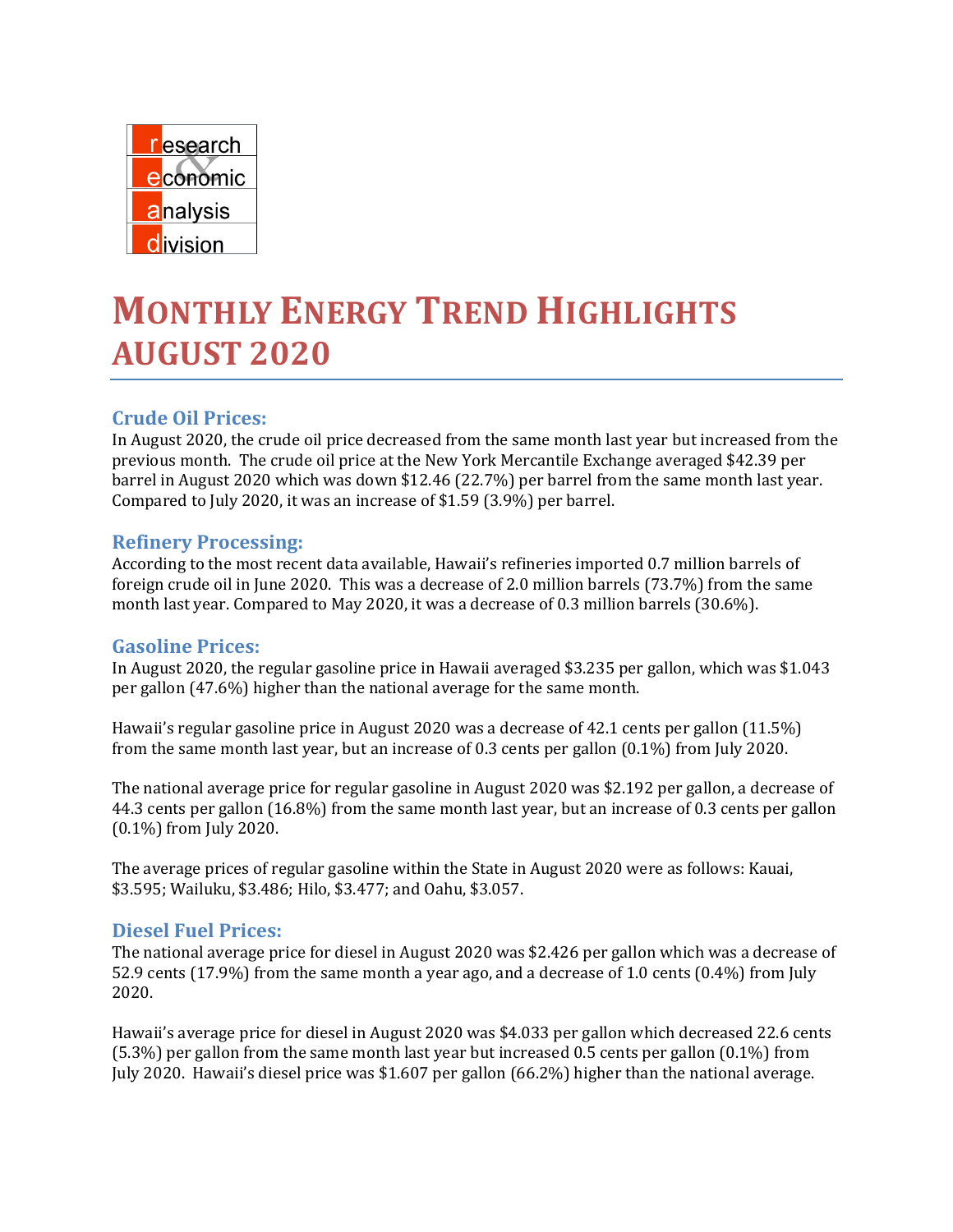In August 2020, the average prices per gallon for diesel among Hawaii's market were as follows: Kauai, \$4.247; Hilo, \$4.078; Oahu, \$4.022; and Wailuku, \$4.005.

*Due to the computer system change started for the July 2019 reporting period by the Hawaii State Department of Taxation (DoTax), the comparison (% change) between June 2019 and June 2020 is not* valid. Since tax filing is one month after the activity, the consumptions in June were reported on the *July DoTax report.*

#### **Gasoline Consumption:**

Hawaii's statewide consumption for gasoline in June 2020, as measured by the gasoline tax base, was 29.3 million gallons. Gasoline in June 2020 was mainly consumed in Honolulu (62.7%), followed by Hawaii County (18.1%), Maui County (12.8%), and Kauai County (6.3%).

### **Highway Diesel Fuel Consumption:**

Hawaii's June 2020 consumption for highway use diesel was 2.9 million gallons. Highway use diesel in June 2020 was mainly consumed in Honolulu (48.2%), followed by Hawaii County (29.8%), Maui County (12.8%), and Kauai County (9.2%).

### **Aviation Fuel Consumption:**

In June 2020, data from the Department of Taxation showed statewide aviation fuel consumption was 4.6 million gallons. The aviation fuel was shipped to the various counties as follows: City and County of Honolulu (68.9%), Hawaii County (21.2%), Maui County (8.2%), and Kauai County  $(1.8\%)$ .

#### **Registered Taxable Vehicles:**

As of August 2020, there were 1,066,503 registered passenger vehicles in the state, a decrease of 15,557 vehicles (1.4%) from the same month last year but an increase of 168 vehicles (0.02%) from July 2020. The number of passenger gasoline vehicles was 1,021,974, which was 95.8% of total passenger vehicles. It represents a decrease of 15,813 vehicles (1.5%) from the same period last year, but an increase of 97 vehicles (0.01%) from July 2020.

In August 2020, the number of passenger electric vehicles in the state was 12,417, an increase of 2,512 vehicles (25.4%) from the same month last year, and an increase of 115 vehicles (0.9%) from July 2020. The number of passenger hybrid vehicles in the state in this month was 23,425, accounting for 2.2% of the total passenger vehicles. It represents a decrease of 6.5% from the same month last year and a decrease of 0.2% from July 2020.

In August 2020, there were 50,117 registered freight gasoline vehicles, a 1.5% increase from the same period last year, but a 0.1% decrease from July 2020. The number of freight diesel vehicles in August 2020 was 24,007, a 0.9% decrease from the same period last year, but a 0.01% increase from July 2020.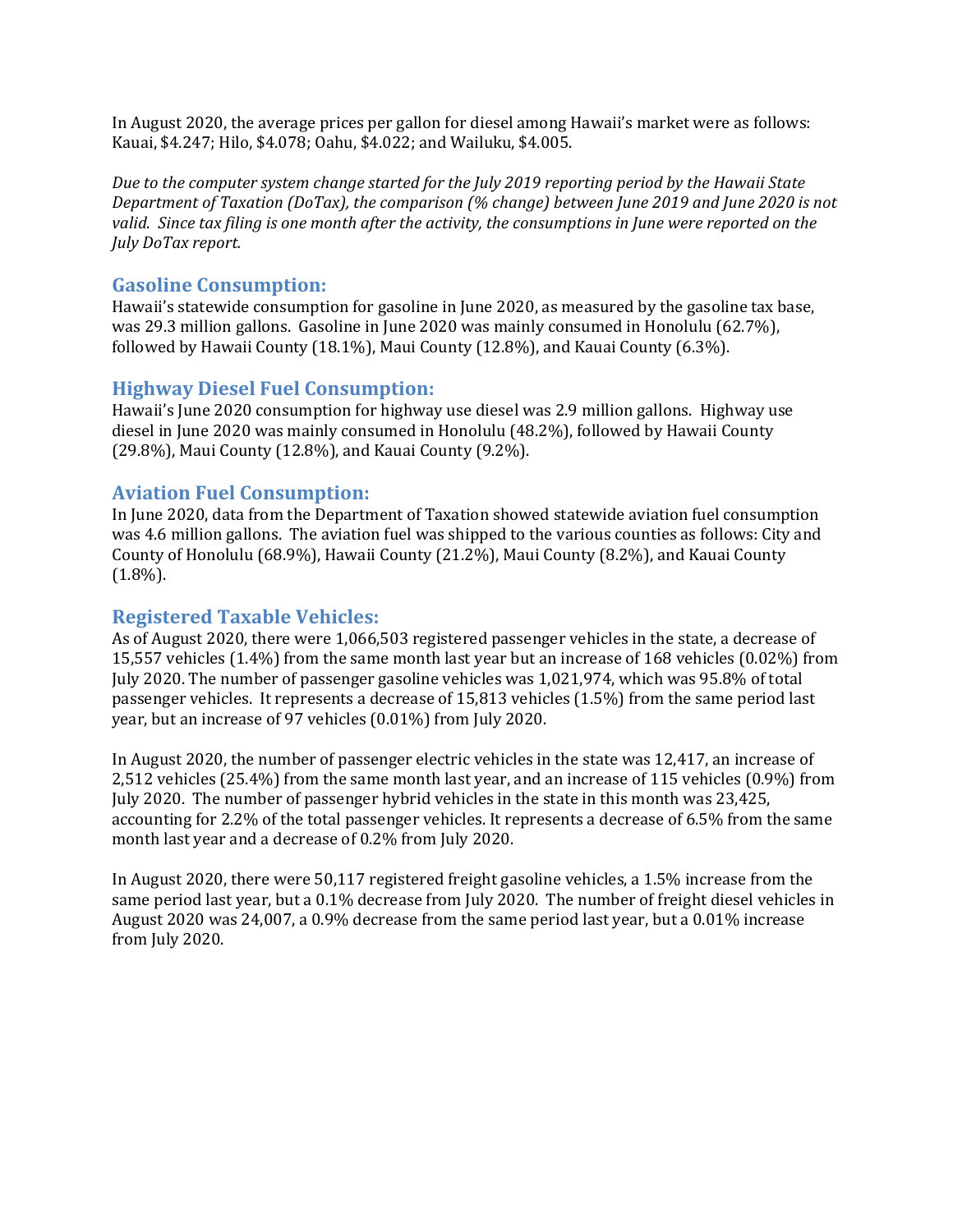| Monthly Energy Trend: State<br>Month of Aug - 2020                                                  |                                |                        |                            |                       |                                |                      |
|-----------------------------------------------------------------------------------------------------|--------------------------------|------------------------|----------------------------|-----------------------|--------------------------------|----------------------|
|                                                                                                     |                                |                        |                            | <b>Current Period</b> |                                | Year-to-Date         |
| Series                                                                                              | Unit                           | Month                  | Number                     | % Change Year<br>Ago  | Number                         | % Change Year<br>Ago |
| <b>Crude Oil Price</b><br><b>NYMEX WTI Future Price</b><br>Europe Brent Spot Price                  | \$ per Barrel<br>\$ per Barrel | August 20<br>July 20   | 42.39<br>43.24             | $-22.7%$<br>$-32.4%$  | 38.22<br>40.37                 | $-33.0%$<br>$-38.6%$ |
| <b>Gasoline and Diesel Prices</b>                                                                   |                                |                        |                            |                       |                                |                      |
| Gasoline - Regular, National<br>Gasoline -Mid Grade, National                                       | \$ per Gallon<br>\$ per Gallon | August 20<br>August 20 | 2.192<br>2.536             | $-16.8%$<br>$-14.5%$  | 2.182<br>2.531                 | $-16.5%$<br>$-13.6%$ |
| Gasoline -Premium, National                                                                         | \$ per Gallon                  | August 20              | 2.802                      | $-13.1%$              | 2.796                          | $-12.2%$             |
| Diesel, National<br>Gasoline - Regular, State                                                       | \$ per Gallon<br>\$ per Gallon | August 20<br>August 20 | 2.426<br>3.235             | $-17.9%$<br>$-11.5%$  | 2.605<br>3.355                 | $-13.3%$<br>$-4.4%$  |
| Gasoline -Mid Grade, State                                                                          | \$ per Gallon                  | August 20              | 3.429                      | $-10.4%$              | 3.535                          | $-3.6%$              |
| Gasoline -Premium, State<br>Diesel, State                                                           | \$ per Gallon<br>\$ per Gallon | August 20<br>August 20 | 3.639<br>4.033             | $-9.1%$<br>$-5.3%$    | 3.731<br>4.090                 | $-2.6%$<br>$-3.4%$   |
| <b>Fuel Surcharges</b><br><b>Matson Navigation Company</b>                                          | Percentage                     | August 20              | 30.00%                     | $-6.3%$               | 32.52%                         | $-2.1%$              |
| <b>Foreign Imports</b>                                                                              |                                |                        |                            |                       |                                |                      |
| Crude Oil                                                                                           | 1000 Barrels                   | June 20                | 704                        | $-73.7%$              | 10,183                         | $-23.0%$             |
| <b>Distillate</b><br>Jet Fuel, Kerosene                                                             | 1000 Barrels<br>1000 Barrels   | June 20<br>June 20     | 150                        | N/A<br>$-79.8%$       | 5,059                          | N/A<br>24.4%         |
| Residual Fuel Oil                                                                                   | 1000 Barrels<br>1000 Barrels   | June 20                |                            | N/A                   |                                | N/A                  |
| Propane<br><b>Fuel Ethanol</b>                                                                      | 1000 Barrels                   | June 20<br>June 20     | 47                         | $-14.5%$<br>N/A       | 377                            | $-21.8%$<br>N/A      |
| Other Refined Petroleum Products                                                                    | 1000 Barrels                   | June 20                |                            | $-100.0%$             | 1,198                          | $-39.4%$             |
| <b>Liquid Fuel Tax Base</b><br>Gasoline                                                             | Gallons                        | June 20                | 29,287,720                 |                       | 185,242,286                    |                      |
| Diesel Oil (non-hwy)                                                                                | Gallons                        | June 20                | 9,859,029                  |                       | 71,040,558                     |                      |
| Diesel Oil (hwy use)<br>LPG (off hwy)                                                               | Gallons<br>Gallons             | June 20<br>June 20     | 2,861,288                  |                       | 20,453,763                     |                      |
| LPG (hwy use)                                                                                       | Gallons                        | June 20                | 1,112                      |                       | 6,865                          |                      |
| Small Boat (gas)                                                                                    | Gallons                        | June 20                | 115,472                    |                       | 693,528                        |                      |
| Small Boat (diesel)<br><b>Aviation Fuel</b>                                                         | Gallons<br>Gallons             | June 20<br>June 20     | 329,732<br>4,556,231       |                       | 1,516,385<br>80,771,965        |                      |
| Other Fuel                                                                                          | Gallons                        | June 20                | 1,472,492                  |                       | 12,872,512                     |                      |
| Agricultural Refund                                                                                 | Gallons                        | June 20                | 21,080                     |                       | 202,434                        |                      |
| <b>Registered Vehicles, Taxable</b><br>Passenger, Electric                                          | Vehicle                        | August 20              | 12,417                     | 25.4%                 | 11,900                         | 29.5%                |
| Passenger, Diesel                                                                                   | Vehicle                        | August 20              | 7,590                      | $-5.2%$               | 7,727                          | $-4.9%$              |
| Passenger, Gasoline                                                                                 | Vehicle<br>Vehicle             | August 20              | 1,021,974                  | $-1.5%$<br>$-6.5%$    | 1,032,306<br>23,774            | $-0.1%$<br>$-5.2%$   |
| Passenger, Hybrid<br>Passenger, Misc Fuel                                                           | Vehicle                        | August 20<br>August 20 | 23,425<br>1,097            | $-15.7%$              | 1,100                          | $-14.5%$             |
| Freight, Electric                                                                                   | Vehicle                        | August 20              | 20                         | 33.3%                 | 18                             | 15.6%                |
| Freight, Diesel<br>Freight, Gasoline                                                                | Vehicle<br>Vehicle             | August 20<br>August 20 | 24,007<br>50,117           | $-0.9%$<br>1.5%       | 24,142<br>50,263               | $-0.2%$<br>2.5%      |
| Freight, Hybrid                                                                                     | Vehicle                        | August 20              | 67                         | $-17.3%$              | 70                             | $-16.8%$             |
| Freight, Misc Fuel                                                                                  | Vehicle                        | August 20              | 93                         | $-7.9%$               | 96                             | $-5.2%$              |
| <b>Electricity Production and Sale by Utility Companies</b>                                         |                                |                        |                            |                       |                                |                      |
| <b>Electricity Consumers</b><br>All Sectors                                                         | Consumers                      | June 20                | 504,724                    | 0.5%                  | 504,086                        | 0.5%                 |
| Residential                                                                                         | Consumers                      | June 20                | 440,295                    | 0.6%                  | 439,639                        | 0.5%                 |
| Commercial<br><b>Street Lights</b>                                                                  | Consumers<br>Consumers         | June 20<br>June 20     | 59,825<br>4,604            | $-0.1%$<br>0.3%       | 59,842<br>4,605                | 0.1%<br>0.5%         |
|                                                                                                     |                                |                        |                            |                       |                                |                      |
| <b>Electric Meters</b><br>All sectors                                                               | Meters                         | June 20                | 503,764                    | 0.5%                  | 503,140                        | 0.5%                 |
| Residential                                                                                         | Meters                         | June 20                | 440,303                    | 0.6%                  | 439,646                        | 0.5%                 |
| Commercial<br><b>Street Lights</b>                                                                  | Meters<br>Meters               | June 20<br>June 20     | 59,526<br>3,935            | $-0.1%$<br>0.2%       | 59,558<br>3,936                | 0.1%<br>0.3%         |
|                                                                                                     |                                |                        |                            |                       |                                |                      |
| <b>Electricity Sale (KWH sold)</b><br>All Sectors                                                   | <b>KWH</b>                     | June 20                | 709.328.297                | $-9.7%$               | 4,083,307,947                  | $-3.9%$              |
| Residential                                                                                         | <b>KWH</b>                     | June 20                | 234,849,214                | 5.6%                  | 1,250,133,736                  | 6.6%                 |
| Commercial<br><b>Street Lights</b>                                                                  | <b>KWH</b><br><b>KWH</b>       | June 20<br>June 20     | 474,461,491<br>17,592      | $-15.3%$<br>$-99.5%$  | 2,820,369,653<br>12,804,558    | $-7.7%$<br>$-38.4%$  |
| <b>Net Revenue of Utility Companies</b>                                                             |                                |                        |                            |                       |                                |                      |
| All Sectors                                                                                         | Dollars                        | June 20                | 185,814,270                | $-19.2%$              | 1,185,345,436                  | $-6.1%$              |
| Residential                                                                                         | Dollars                        | June 20                | 69,136,934                 | $-6.2%$               | 402,817,922                    | 1.1%<br>$-9.2%$      |
| Commercial<br><b>Street Lights</b>                                                                  | Dollars<br>Dollars             | June 20<br>June 20     | 116,623,487<br>53,849      | $-24.9%$<br>$-94.7%$  | 778,372,011<br>4,155,503       | $-34.8%$             |
| Electricity Retail Prices (Net Revenue per KWH Sold)                                                |                                |                        |                            |                       |                                |                      |
| All Sectors                                                                                         | Cents/KWh                      | June 20                | 26.20                      | $-10.5%$              | 29.03                          | $-2.2%$              |
| Residential<br>Commercial                                                                           | Cents/KWh<br>Cents/KWh         | June 20<br>June 20     | 29.44<br>24.58             | $-11.1%$<br>$-11.4%$  | 32.22<br>27.60                 | $-5.2%$<br>$-1.6%$   |
| <b>Street Lights</b>                                                                                | Cents/KWh                      | June 20                | 306.10                     | 901.7%                | 32.45                          | 5.8%                 |
| <b>Electricity Production</b>                                                                       |                                |                        |                            |                       |                                |                      |
| Electricity Sent to System by Electric Utility Companies                                            | <b>KWH</b>                     | June 20                | 724,654,296                | $-11.4%$              | 4,282,408,619                  | $-3.6%$              |
| Electricity Generated at the Electric Utility Stations<br>- Generated by Steam                      | <b>KWH</b><br><b>KWH</b>       | June 20<br>June 20     | 407,043,485<br>304,784,063 | $-14.9%$<br>$-11.3%$  | 2,458,397,581<br>1,759,461,527 | $-3.5%$<br>$-2.5%$   |
| - Generated by Diesel                                                                               | <b>KWH</b>                     | June 20                | 96,568,198                 | $-25.7%$              | 658,459,086                    | $-6.5%$              |
| - Generated by Biodiesel<br>- Generated by Solar                                                    | <b>KWH</b><br><b>KWH</b>       | June 20<br>June 20     | 2,873,863<br>2,684,496     | $-20.6%$<br>N/A       | 15,480,039<br>18,388,908       | $-50.5%$<br>N/A      |
| - Generated by Hydro and Wind                                                                       | <b>KWH</b>                     | June 20                | 132,865                    | $-87.7%$              | 6,608,021                      | $-9.6%$              |
| Electricity Purchased from Independent Power Plant<br>Electricity Used by Electric Utility Stations | <b>KWH</b><br><b>KWH</b>       | June 20<br>June 20     | 341,981,990<br>24,371,179  | $-6.2%$<br>$-1.7%$    | 1,966,046,589<br>142,035,552   | $-3.6%$<br>$-0.2%$   |
|                                                                                                     |                                |                        |                            |                       |                                |                      |
| Fuel Oil Used by Utility Companies<br>Barrels of Oil Consumed                                       | <b>Barrels</b>                 | June 20                | 508,076                    | $-9.4%$               | 2,927,325                      | $-1.7%$              |
| <b>Total Cost of Oil Consumed</b>                                                                   | Dollars                        | June 20                | 26,427,394                 | $-43.6%$              | 201,852,412                    | $-14.6%$             |
| Ave Cost/Bbl of Oil Consumed<br>Month-end price per barrel                                          | Dollars<br>Dollars             | June 20<br>June 20     | 52.01<br>44.15             | $-37.7%$<br>$-39.3%$  | 68.95<br>58.50                 | $-13.1%$<br>$-17.4%$ |
| Cost of Oil/KWH Generated                                                                           | Dollar/KWh                     | June 20                | 0.091                      | $-35.6%$              | 0.122                          | $-11.2%$             |
| Diesel Oil Used by Utility Companies                                                                |                                |                        |                            |                       |                                |                      |
| Barrels of Oil Consumed<br><b>Total Cost of Oil Consumed</b>                                        | <b>Barrels</b><br>Dollars      | June 20<br>June 20     | 164,605<br>9,035,787       | $-28.0%$<br>$-60.9%$  | 1,133,373<br>91,796,719        | $-6.2%$<br>$-17.0%$  |
| Ave Cost/Bbl of Oil Consumed                                                                        | Dollars                        | June 20                | 54.89                      | $-45.7%$              | 80.99                          | $-11.5%$             |
| Month-end price per barrel<br>Cost of Oil/KWH Generated                                             | Dollars<br>Dollar/KWh          | June 20<br>June 20     | 55.15<br>0.101             | -47.6%<br>$-44.9%$    | 81.06<br>0.147                 | $-17.9%$<br>$-10.7%$ |
|                                                                                                     |                                |                        |                            |                       |                                |                      |
| <b>Biodiesel Oil Used by Utility Companies</b><br>Barrels of Oil Consumed                           | <b>Barrels</b>                 | June 20                | 4,461                      | $-19.7%$              | 24,155                         | $-51.9%$             |
| <b>Total Cost of Oil Consumed</b>                                                                   | Dollars                        | June 20                | 592,477                    | $-45.5%$              | 3,848,362                      | -59.6%               |
| Ave Cost/Bbl of Oil Consumed<br>Month-end price per barrel                                          | Dollars<br>Dollars             | June 20<br>June 20     | 132.81<br>145.90           | $-32.1%$<br>$-22.7%$  | 159.32<br>150.06               | $-16.0%$<br>$-10.7%$ |
| Cost of Oil/KWH Generated                                                                           | Dollar/KWh                     | June 20                | 0.220                      | $-31.3%$              | 0.268                          | $-14.4%$             |

Source:<br>
NYMEX WTI Prices, New York Mercantile Exchange<br>
Europe Brent Spot Price FOB, US Department of Energy, Energy Information Administration<br>
Foreign Imports, US Department of Energy, Energy Information Administration<br>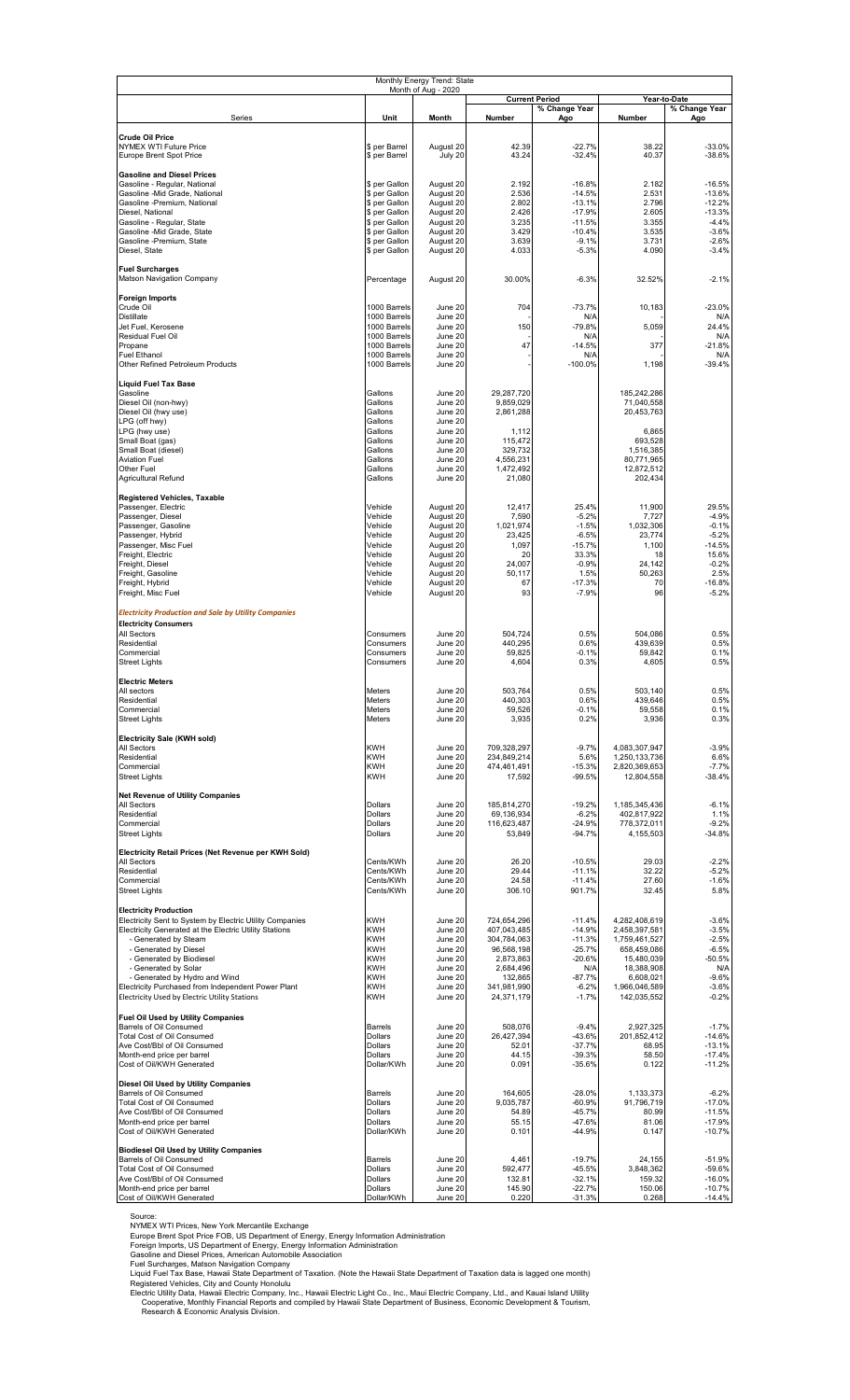| Monthly Energy Trend: Oahu<br>Month of Aug - 2020                                           |                                |                        |                            |                                        |                                |                               |  |
|---------------------------------------------------------------------------------------------|--------------------------------|------------------------|----------------------------|----------------------------------------|--------------------------------|-------------------------------|--|
|                                                                                             |                                |                        |                            | <b>Current Period</b><br>% Change Year |                                | Year-to-Date<br>% Change Year |  |
| <b>Series</b>                                                                               | Unit                           | Month                  | Number                     | Ago                                    | Number                         | Ago                           |  |
| <b>Gasoline and Diesel Prices</b>                                                           |                                |                        |                            |                                        |                                |                               |  |
| Gasoline - Regular<br>Gasoline - Mid Grade                                                  | \$ per Gallon<br>\$ per Gallon | August 20<br>August 20 | 3.057<br>3.318             | $-13.4%$<br>$-11.3%$                   | 3.195<br>3.442                 | $-5.4%$<br>$-3.7%$            |  |
| Gasoline - Premium                                                                          | \$ per Gallon                  | August 20              | 3.553                      | $-9.7%$                                | 3.658                          | $-2.4%$                       |  |
| Diesel                                                                                      | \$ per Gallon                  | August 20              | 4.022                      | $-4.5%$                                | 4.070                          | $-2.9%$                       |  |
| Foreign Imports                                                                             |                                |                        |                            |                                        |                                |                               |  |
| Crude Oil<br><b>Distillate</b>                                                              | 1000 Barrels<br>1000 Barrels   | June 20<br>June 20     | 704                        | $-73.7%$<br>N/A                        | 10,183                         | $-23.0%$<br>N/A               |  |
| Jet Fuel, Kerosene                                                                          | 1000 Barrels                   | June 20                | 150                        | $-79.8%$                               | 5,059                          | 24.4%                         |  |
| Residual Fuel Oil<br>Propane                                                                | 1000 Barrels<br>1000 Barrels   | June 20<br>June 20     |                            | N/A<br>N/A                             | 96                             | N/A<br>$-15.0%$               |  |
| <b>Fuel Ethanol</b><br>Other Refined Petroleum Products                                     | 1000 Barrels<br>1000 Barrels   | June 20<br>June 20     |                            | N/A<br>$-100.0%$                       | 1,198                          | N/A<br>$-39.4%$               |  |
|                                                                                             |                                |                        |                            |                                        |                                |                               |  |
| Liquid Fuel Tax Base<br>Gasoline                                                            | Gallons                        | June 20                | 18,366,409                 |                                        | 113,510,574                    |                               |  |
| Diesel Oil (non-hwy)<br>Diesel Oil (hwy use)                                                | Gallons<br>Gallons             | June 20<br>June 20     | 4,444,167<br>1,380,411     |                                        | 30,160,016<br>11,369,758       |                               |  |
| LPG (off hwy)                                                                               | Gallons                        |                        |                            |                                        |                                |                               |  |
| LPG (hwy use)<br>Small Boat (gas)                                                           | Gallons<br>Gallons             | June 20<br>June 20     | 876<br>90,096              |                                        | 5,389<br>514,305               |                               |  |
| Small Boat (diesel)                                                                         | Gallons                        | June 20                | 329,732                    |                                        | 1,516,385                      |                               |  |
| Aviation Fuel<br>Other Fuel                                                                 | Gallons<br>Gallons             | June 20<br>June 20     | 3,139,903<br>134,080       |                                        | 35,330,827<br>778,685          |                               |  |
| Agricultural Refund                                                                         | Gallons                        | June 20                | 21,080                     |                                        | 114,502                        |                               |  |
| Registered Vehicles, Taxable                                                                |                                |                        |                            |                                        |                                |                               |  |
| Passenger, Electric<br>Passenger, Diesel                                                    | Vehicle<br>Vehicle             | August 20<br>August 20 | 9,724<br>2,440             | 23.3%<br>$-9.1%$                       | 9,340<br>2,511                 | 28.3%<br>$-8.5%$              |  |
| Passenger, Gasoline                                                                         | Vehicle                        | August 20              | 604,031                    | $-1.8%$                                | 610,558                        | $-0.6%$                       |  |
| Passenger, Hybrid<br>Passenger, Misc Fuel                                                   | Vehicle<br>Vehicle             | August 20<br>August 20 | 15,946<br>567              | $-6.4%$<br>4.2%                        | 16,263<br>565                  | $-4.9%$<br>6.3%               |  |
| Freight, Electric<br>Freight, Diesel                                                        | Vehicle<br>Vehicle             | August 20<br>August 20 | 20<br>11,173               | 42.9%<br>$-2.1%$                       | 18<br>11,302                   | 21.6%<br>$-1.1%$              |  |
| Freight, Gasoline                                                                           | Vehicle                        | August 20              | 34,309                     | 1.0%                                   | 34,467                         | 2.1%                          |  |
| Freight, Hybrid<br>Freight, Misc Fuel                                                       | Vehicle<br>Vehicle             | August 20<br>August 20 | 60<br>82                   | $-16.7%$<br>$-6.8%$                    | 62<br>85                       | $-17.5%$<br>$-3.8%$           |  |
|                                                                                             |                                |                        |                            |                                        |                                |                               |  |
| <b>Electricity Production and Sale by Utility Companies</b><br><b>Electricity Consumers</b> |                                |                        |                            |                                        |                                |                               |  |
| All Sectors                                                                                 | Consumers                      | June 20                | 306,502                    | 0.2%                                   | 306,316                        | 0.2%                          |  |
| Residential<br>Commercial                                                                   | Consumers<br>Consumers         | June 20<br>June 20     | 272,874<br>33,181          | 0.3%<br>$-0.6%$                        | 272,633<br>33,235              | 0.2%<br>$-0.2%$               |  |
| <b>Street Lights</b>                                                                        | Consumers                      | June 20                | 447                        | 0.4%                                   | 449                            | 1.4%                          |  |
| <b>Electric Meters</b>                                                                      |                                |                        |                            |                                        |                                |                               |  |
| All Sectors<br>Residential                                                                  | Meters<br>Meters               | June 20<br>June 20     | 306.143                    | 0.2%<br>0.3%                           | 305.952                        | 0.2%<br>0.2%                  |  |
| Commercial                                                                                  | Meters                         | June 20                | 272,881<br>33,142          | $-0.6%$                                | 272,638<br>33,194              | $-0.2%$                       |  |
| <b>Street Lights</b>                                                                        | Meters                         | June 20                | 120                        | 0.8%                                   | 121                            | 2.1%                          |  |
| <b>Electricity Sale (KWH Sold)</b>                                                          |                                |                        |                            |                                        |                                |                               |  |
| <b>All Sectors</b><br>Residential                                                           | <b>KWH</b><br><b>KWH</b>       | June 20<br>June 20     | 525,921,977<br>159,306,022 | $-6.3%$<br>13.0%                       | 2.939.698.646<br>785,998,619   | $-2.5%$<br>9.6%               |  |
| Commercial                                                                                  | <b>KWH</b>                     | June 20                | 367,329,160                | $-12.1%$                               | 2,145,280,484                  | $-6.0%$                       |  |
| <b>Street Lights</b>                                                                        | <b>KWH</b>                     | June 20                | $-713,205$                 | $-127.3%$                              | 8,419,543                      | $-48.1%$                      |  |
| <b>Net Revenue of Utility Companies</b><br>All Sectors                                      | Dollars                        | June 20                | 124,798,386                | $-18.7%$                               | 794,025,547                    | $-6.3%$                       |  |
| Residential                                                                                 | Dollars                        | June 20                | 43.323.829                 | $-2.2%$                                | 239,565,230                    | 2.6%                          |  |
| Commercial<br><b>Street Lights</b>                                                          | Dollars<br>Dollars             | June 20<br>June 20     | 81,690,723<br>$-216,166$   | $-24.8%$<br>$-129.4%$                  | 551,972,973<br>2,487,344       | $-9.4%$<br>$-46.2%$           |  |
|                                                                                             |                                |                        |                            |                                        |                                |                               |  |
| Electricity Retail Prices (Net Revenue per KWH Sold)<br>All Sectors                         | Cents/KWh                      | June 20                | 23.73                      | $-13.3%$                               | 27.01                          | $-3.9%$                       |  |
| Residential<br>Commercial                                                                   | Cents/KWh<br>Cents/KWh         | June 20<br>June 20     | 27.20<br>22.24             | $-13.4%$<br>$-14.5%$                   | 30.48<br>25.73                 | $-6.4%$<br>$-3.6%$            |  |
| <b>Street Lights</b>                                                                        | Cents/KWh                      | June 20                | 30.31                      | 7.6%                                   | 29.54                          | 3.7%                          |  |
| <b>Electricity Production</b>                                                               |                                |                        |                            |                                        |                                |                               |  |
| Electricity Sent to System by Electric Utility Companies                                    | <b>KWH</b>                     | June 20                | 531,246,122                | $-8.8%$                                | 3,076,801,371                  | $-2.0%$                       |  |
| Electricity Generated at the Electric Utility Stations<br>- Generated by Steam              | <b>KWH</b><br><b>KWH</b>       | June 20<br>June 20     | 288,081,842<br>274,460,732 | $-13.2%$<br>$-12.7%$                   | 1,672,454,341<br>1,580,242,544 | $-2.3%$<br>$-2.7%$            |  |
| - Generated by Diesel                                                                       | <b>KWH</b>                     | June 20                | 8,062,751                  | $-40.6%$                               | 58,342,850                     | 5.6%                          |  |
| - Generated by Biodiesel<br>- Generated by Solar                                            | <b>KWH</b><br><b>KWH</b>       | June 20<br>June 20     | 2,873,863<br>2,684,496     | $-20.6%$<br>N/A                        | 15,480,039<br>18,388,908       | $-50.5%$<br>N/A               |  |
| - Generated by Hydro and Wind<br>Electricity Purchased from Independent Power Plant         | <b>KWH</b><br><b>KWH</b>       | June 20<br>June 20     | 262,098,375                | N/A<br>$-2.8%$                         | 1,511,875,617                  | N/A<br>$-1.5%$                |  |
| <b>Electricity Used by Electric Utility Stations</b>                                        | <b>KWH</b>                     | June 20                | 18,934,095                 | 1.1%                                   | 107,528,588                    | 1.5%                          |  |
| <b>Fuel Oil Used by Utility Companies</b>                                                   |                                |                        |                            |                                        |                                |                               |  |
| Barrels of Oil Consumed                                                                     | Barrels                        | June 20                | 443,916                    | $-11.1%$                               | 2,544,441                      | $-2.0%$                       |  |
| Total Cost of Oil Consumed<br>Ave Cost/Bbl of Oil Consumed                                  | Dollars<br>Dollars             | June 20<br>June 20     | 23,431,049<br>52.78        | $-44.9%$<br>$-38.0%$                   | 179,628,123<br>70.60           | $-14.7%$<br>$-13.0%$          |  |
| Month-end price per barrel<br>Cost of Oil/KWH Generated                                     | Dollars<br>Dollar/KWh          | June 20<br>June 20     | 39.74<br>0.090             | $-50.1%$<br>$-35.7%$                   | 63.10<br>0.122                 | $-20.0%$<br>$-11.0%$          |  |
|                                                                                             |                                |                        |                            |                                        |                                |                               |  |
| Diesel Oil Used by Utility Companies<br>Barrels of Oil Consumed                             | <b>Barrels</b>                 | June 20                | 23,532                     | $-40.9%$                               | 170,175                        | 6.9%                          |  |
| <b>Total Cost of Oil Consumed</b>                                                           | Dollars                        | June 20                | 1,543,651                  | $-59.3%$                               | 14,348,288                     | 1.3%                          |  |
| Ave Cost/Bbl of Oil Consumed<br>Month-end price per barrel                                  | Dollars<br>Dollars             | June 20<br>June 20     | 65.60<br>55.17             | $-31.2%$<br>$-42.5%$                   | 84.31<br>73.13                 | $-5.2%$<br>$-19.8%$           |  |
| Cost of Oil/KWH Generated                                                                   | Dollar/KWh                     | June 20                | 0.200                      | $-31.0%$                               | 0.252                          | $-6.8%$                       |  |
| <b>Biodiesel Oil Used by Utility Companies</b>                                              |                                |                        |                            |                                        |                                |                               |  |
| Barrels of Oil Consumed<br><b>Total Cost of Oil Consumed</b>                                | <b>Barrels</b><br>Dollars      | June 20<br>June 20     | 4,461<br>592,477           | $-19.7%$<br>$-45.5%$                   | 24,155<br>3,848,362            | $-51.9%$<br>$-59.6%$          |  |
| Ave Cost/Bbl of Oil Consumed                                                                | Dollars                        | June 20                | 132.81                     | $-32.1%$                               | 159.32                         | $-16.0%$                      |  |
| Month-end price per barrel<br>Cost of Oil/KWH Generated                                     | Dollars<br>Dollar/KWh          | June 20<br>June 20     | 145.90<br>0.220            | $-22.7%$<br>$-31.3%$                   | 150.06<br>0.268                | $-10.7%$<br>$-14.4%$          |  |
| <b>Energy Cost Adjustment Factor</b>                                                        |                                |                        |                            |                                        |                                |                               |  |
| Schedules R, G, J, DS, P, F, U, TOU-R, TOU-G, TOU-J, SS, TOU-                               |                                |                        |                            |                                        |                                |                               |  |
| EV, EV-R, EV-C                                                                              | \$/KWH                         | August 20              | 0.09274                    | $-35.1%$                               | 0.12214                        | $-13.3%$                      |  |

Source:<br>NYMEX WTI Prices, New York Mercantile Exchange<br>Europe Brent Spot Price FOB, US Department of Energy, Energy Information Administration<br>Foreign Imports, US Department of Energy, Energy Information Administration<br>Fue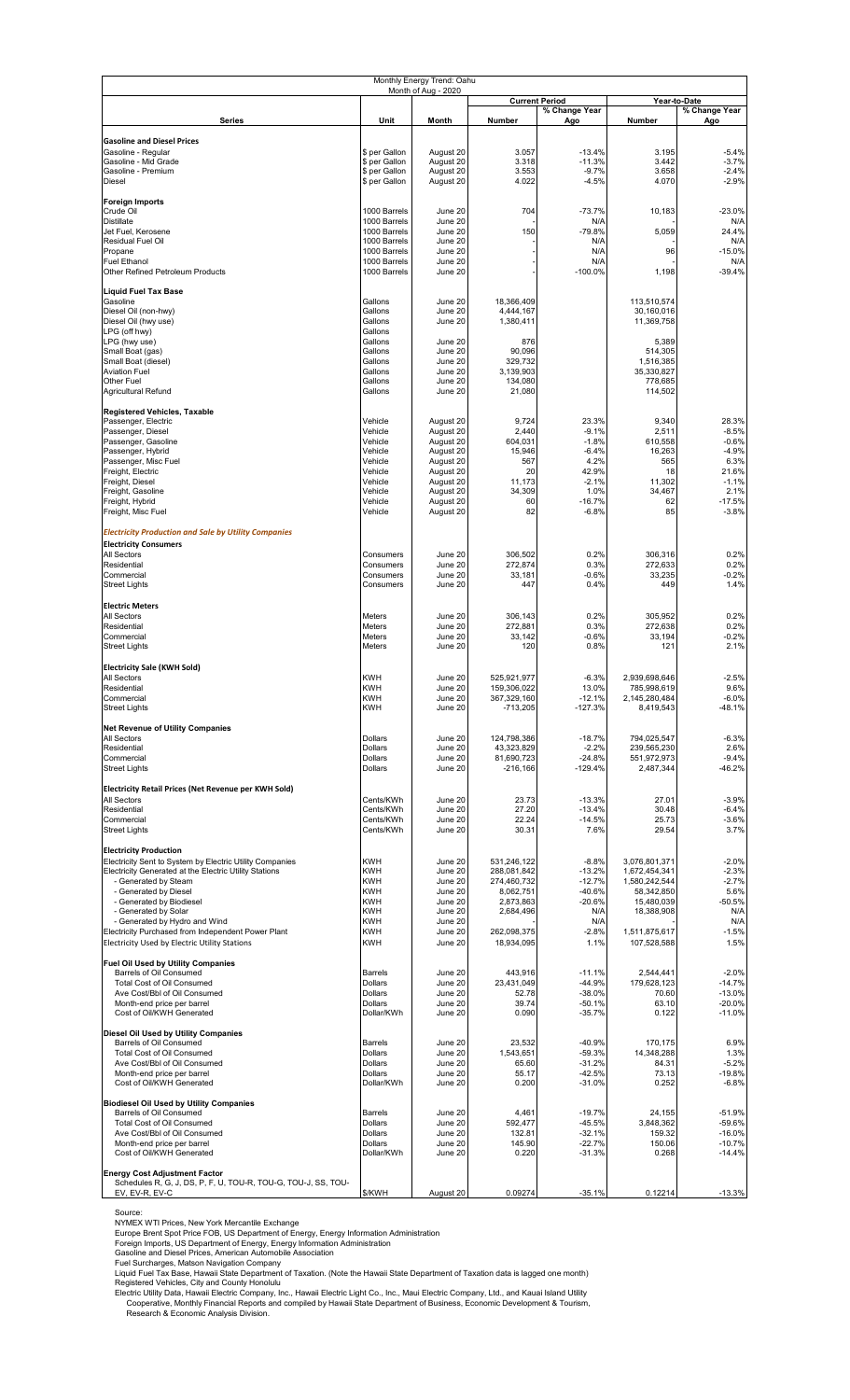| Monthly Energy Trend: Maui<br>Month of Aug - 2020                                                      |                                  |                        |                          |                       |                            |                      |  |
|--------------------------------------------------------------------------------------------------------|----------------------------------|------------------------|--------------------------|-----------------------|----------------------------|----------------------|--|
|                                                                                                        |                                  |                        |                          | <b>Current Period</b> |                            | Year-to-Date         |  |
| <b>Series</b>                                                                                          | Unit                             | Month                  | Number                   | % Change Year<br>Ago  | Number                     | % Change Year<br>Ago |  |
| Gasoline and Diesel Prices (Wailuku Only)                                                              |                                  |                        |                          |                       |                            |                      |  |
| Gasoline - Regular                                                                                     | \$ per Gallon                    | August 20              | 3.486                    | $-9.1%$               | 3.587                      | $-4.0%$              |  |
| Gasoline - Mid Grade<br>Gasoline - Premium                                                             | \$ per Gallon<br>\$ per Gallon   | August 20<br>August 20 | 3.707<br>3.860           | $-8.3%$<br>$-7.7%$    | 3.803<br>3.923             | $-3.2%$<br>$-3.0%$   |  |
| <b>Diesel</b>                                                                                          | \$ per Gallon                    | August 20              | 4.005                    | $-7.7%$               | 4.048                      | $-5.7%$              |  |
| <b>Foreign Imports</b>                                                                                 |                                  |                        |                          |                       |                            |                      |  |
| Crude Oil<br><b>Distillate</b>                                                                         | 1000 Barrels<br>1000 Barrels     | June 20<br>June 20     |                          | N/A<br>N/A            |                            | N/A<br>N/A           |  |
| Jet Fuel, Kerosene<br>Residual Fuel Oil                                                                | 1000 Barrels<br>1000 Barrels     | June 20<br>June 20     |                          | N/A<br>N/A            |                            | N/A<br>N/A           |  |
| Propane                                                                                                | 1000 Barrels                     | June 20                | 11                       | $-35.3%$              | 84                         | $-26.3%$             |  |
| <b>Fuel Ethanol</b><br>Other Refined Petroleum Products                                                | 1000 Barrels<br>1000 Barrels     | June 20<br>June 20     |                          | N/A<br>N/A            |                            | N/A<br>N/A           |  |
|                                                                                                        |                                  |                        |                          |                       |                            |                      |  |
| <b>Liquid Fuel Tax Base</b><br>Gasoline                                                                | Gallons                          | June 20                | 3,761,432                |                       | 25,360,837                 |                      |  |
| Diesel Oil (non-hwy)<br>Diesel Oil (hwy use)                                                           | Gallons<br>Gallons               | June 20<br>June 20     | 2,264,749<br>366,268     |                       | 21,967,560<br>2,447,636    |                      |  |
| LPG (off hwy)                                                                                          | Gallons                          |                        |                          |                       |                            |                      |  |
| LPG (hwy use)<br>Small Boat (gas)                                                                      | Gallons<br>Gallons               | June 20<br>June 20     | 4,716                    |                       | 8<br>32,644                |                      |  |
| Small Boat (diesel)                                                                                    | Gallons                          | June 20<br>June 20     | 371,983                  |                       | 23,565,846                 |                      |  |
| <b>Aviation Fuel</b><br>Other Fuel                                                                     | Gallons<br>Gallons               | June 20                | 22,676                   |                       | 137,564                    |                      |  |
| Agricultural Refund                                                                                    | Gallons                          | June 20                |                          |                       | 25,345                     |                      |  |
| <b>Registered Vehicles, Taxable</b>                                                                    | Vehicle                          | August 20              | 1,500                    | 31.2%                 |                            | 30.6%                |  |
| Passenger, Electric<br>Passenger, Diesel                                                               | Vehicle                          | August 20              | 1,375                    | $-2.8%$               | 1,433<br>1,384             | $-3.8%$              |  |
| Passenger, Gasoline<br>Passenger, Hybrid                                                               | Vehicle<br>Vehicle               | August 20<br>August 20 | 160,334<br>3,460         | $-1.8%$<br>$-7.0%$    | 162,382<br>3,459           | 0.6%<br>$-5.5%$      |  |
| Passenger, Misc Fuel                                                                                   | Vehicle                          | August 20              | 279                      | $-3.8%$               | 281                        | $-2.0%$              |  |
| Freight, Electric<br>Freight, Diesel                                                                   | Vehicle<br>Vehicle               | August 20<br>August 20 | 3,643                    | $-100.0%$<br>$-1.8%$  | 3,665                      | $-100.0%$<br>$-0.4%$ |  |
| Freight, Gasoline<br>Freight, Hybrid                                                                   | Vehicle<br>Vehicle               | August 20<br>August 20 | 6,666<br>3               | 6.3%<br>$-25.0%$      | 6,613<br>3                 | 6.1%<br>$-25.0%$     |  |
| Freight, Misc Fuel                                                                                     | Vehicle                          | August 20              | 6                        | $-14.3%$              | 6                          | $-17.9%$             |  |
| <b>Electricity Production and Sale by Utility Companies</b>                                            |                                  |                        |                          |                       |                            |                      |  |
| <b>Electricity Consumers</b>                                                                           |                                  |                        |                          |                       |                            |                      |  |
| All Sectors<br>Residential                                                                             | Consumers<br>Consumers           | June 20<br>June 20     | 67,943<br>58,146         | 1.2%<br>1.2%          | 67,797<br>58,000           | 1.0%<br>1.0%         |  |
| Commercial                                                                                             | Consumers                        | June 20                | 9,584                    | 1.0%                  | 9,585                      | 1.3%                 |  |
| <b>Street Lights</b>                                                                                   | Consumers                        | June 20                | 213                      | 0.9%                  | 213                        | 0.2%                 |  |
| <b>Electric Meters</b><br>All Sectors                                                                  | Meters                           | June 20                | 67,724                   | 1.2%                  | 67,579                     | 1.0%                 |  |
| Residential                                                                                            | Meters                           | June 20                | 58,147                   | 1.2%                  | 58,002                     | 1.0%                 |  |
| Commercial<br><b>Street Lights</b>                                                                     | Meters<br>Meters                 | June 20<br>June 20     | 9,566<br>11              | 1.1%<br>0.0%          | 9,567<br>11                | 1.3%<br>$-5.7%$      |  |
|                                                                                                        |                                  |                        |                          |                       |                            |                      |  |
| <b>Electricity Sale (KWH Sold)</b><br>All Sectors                                                      | <b>KWH</b>                       | June 20                | 68,071,490               | $-26.8%$              | 435, 102, 262              | $-11.5%$             |  |
| Residential<br>Commercial                                                                              | KWH<br><b>KWH</b>                | June 20<br>June 20     | 27,632,594<br>40,030,551 | $-12.7%$<br>$-34.3%$  | 170,531,50.<br>262,100,955 | 0.4%<br>$-17.9%$     |  |
| <b>Street Lights</b>                                                                                   | <b>KWH</b>                       | June 20                | 408,345                  | $-1.7%$               | 2,469,800                  | $-4.6%$              |  |
| <b>Net Revenue of Utility Companies</b>                                                                |                                  |                        |                          |                       |                            |                      |  |
| All Sectors<br>Residential                                                                             | Dollars<br>Dollars               | June 20<br>June 20     | 23,384,713<br>9,528,325  | $-24.7%$<br>$-14.1%$  | 148,249,252<br>58,757,013  | $-8.4%$<br>$-1.1%$   |  |
| Commercial                                                                                             | <b>Dollars</b>                   | June 20                | 13,728,526               | $-30.8%$              | 88,719,234                 | $-12.7%$             |  |
| <b>Street Lights</b>                                                                                   | Dollars                          | June 20                | 127,862                  | $-5.3%$               | 773,005                    | $-5.7%$              |  |
| Electricity Retail Prices (Net Revenue per KWH Sold)<br>All Sectors                                    |                                  |                        |                          |                       |                            | 3.5%                 |  |
| Residential                                                                                            | Cents/KWh<br>Cents/KWh           | June 20<br>June 20     | 34.35<br>34.48           | 2.8%<br>$-1.7%$       | 34.07<br>34.46             | $-1.5%$              |  |
| Commercial<br><b>Street Lights</b>                                                                     | Cents/KWh<br>Cents/KWh           | June 20<br>June 20     | 34.30<br>31.31           | 5.3%<br>$-3.7%$       | 33.85<br>31.30             | 6.4%<br>$-1.2%$      |  |
|                                                                                                        |                                  |                        |                          |                       |                            |                      |  |
| <b>Electricity Production</b><br>Electricity Sent to System by Electric Utility Companies              | <b>KWH</b>                       | June 20                | 71,842,078               | $-25.1%$              | 456,222,893                | $-11.5%$             |  |
| Electricity Generated at the Electric Utility Stations<br>- Generated by Steam                         | <b>KWH</b><br><b>KWH</b>         | June 20<br>June 20     | 49,087,605<br>10,622,723 | $-38.5%$<br>$-4.2%$   | 346,741,654<br>69,737,069  | $-17.9%$<br>$-10.0%$ |  |
| - Generated by Diesel                                                                                  | <b>KWH</b>                       | June 20                | 38,464,882               | $-44.0%$              | 277,004,585                | $-19.7%$             |  |
| - Generated by Hydro and Wind<br>Electricity Purchased from Independent Power Plant                    | <b>KWH</b><br><b>KWH</b>         | June 20<br>June 20     | 25,458,911               | N/A<br>31.7%          | 126,841,105                | N/A<br>14.0%         |  |
| Electricity Used by Electric Utility Stations                                                          | <b>KWH</b>                       | June 20                | 2,704,438                | $-14.1%$              | 17,359,866                 | $-5.9%$              |  |
| Fuel Oil Used by Utility Companies                                                                     |                                  |                        |                          |                       |                            |                      |  |
| Barrels of Oil Consumed<br>Total Cost of Oil Consumed                                                  | Barrels<br>Dollars               | June 20<br>June 20     | 24,360<br>1,135,226      | $-0.9%$<br>$-31.0%$   | 160,560<br>9,194,607       | $-6.9%$<br>$-17.7%$  |  |
| Ave Cost/Bbl of Oil Consumed<br>Month-end price per barrel                                             | <b>Dollars</b><br><b>Dollars</b> | June 20<br>June 20     | 46.60<br>46.09           | $-30.4%$<br>$-30.3%$  | 57.27<br>53.77             | $-11.6%$<br>$-15.7%$ |  |
| Cost of Oil/KWH Generated                                                                              | Dollar/KWh                       | June 20                | 0.110                    | $-26.7%$              | 0.130                      | $-8.2%$              |  |
| Diesel Oil Used by Utility Companies                                                                   |                                  |                        |                          |                       |                            |                      |  |
| Barrels of Oil Consumed<br><b>Total Cost of Oil Consumed</b>                                           | <b>Barrels</b><br>Dollars        | June 20<br>June 20     | 59,517<br>3,379,242      | $-44.0%$<br>$-69.3%$  | 432,505<br>36, 195, 422    | $-19.3%$<br>$-27.7%$ |  |
| Ave Cost/Bbl of Oil Consumed                                                                           | Dollars                          | June 20                | 56.78                    | $-45.1%$              | 83.69                      | $-10.4%$             |  |
| Month-end price per barrel<br>Cost of Oil/KWH Generated                                                | <b>Dollars</b><br>Dollar/KWh     | June 20<br>June 20     | 55.52<br>0.090           | $-41.1%$<br>$-43.8%$  | 77.29<br>0.130             | $-17.3%$<br>$-10.3%$ |  |
|                                                                                                        |                                  |                        |                          |                       |                            |                      |  |
| <b>Biodiesel Oil Used by Utility Companies</b><br>Barrels of Oil Consumed                              | Barrels                          | June 20                |                          | N/A                   |                            | N/A                  |  |
| Total Cost of Oil Consumed<br>Ave Cost/Bbl of Oil Consumed                                             | Dollars<br><b>Dollars</b>        | June 20<br>June 20     |                          | N/A<br>N/A            |                            | N/A<br>N/A           |  |
| Month-end price per barrel                                                                             | Dollars                          | June 20                |                          | N/A                   |                            | N/A                  |  |
| Cost of Oil/KWH Generated                                                                              | Dollar/KWh                       | June 20                |                          | N/A                   |                            | N/A                  |  |
| <b>Energy Cost Adjustment Factor</b><br>Schedules R, G, J, H, P, F, U, TOU-R, TOU-G, TOU-J, TOU-P, TOU |                                  |                        |                          |                       |                            |                      |  |
| EV, EV-R, EV-C                                                                                         | \$/KWH                           | August 20              | 0.13780                  | 369.0%                | 0.16178                    | -973.5%              |  |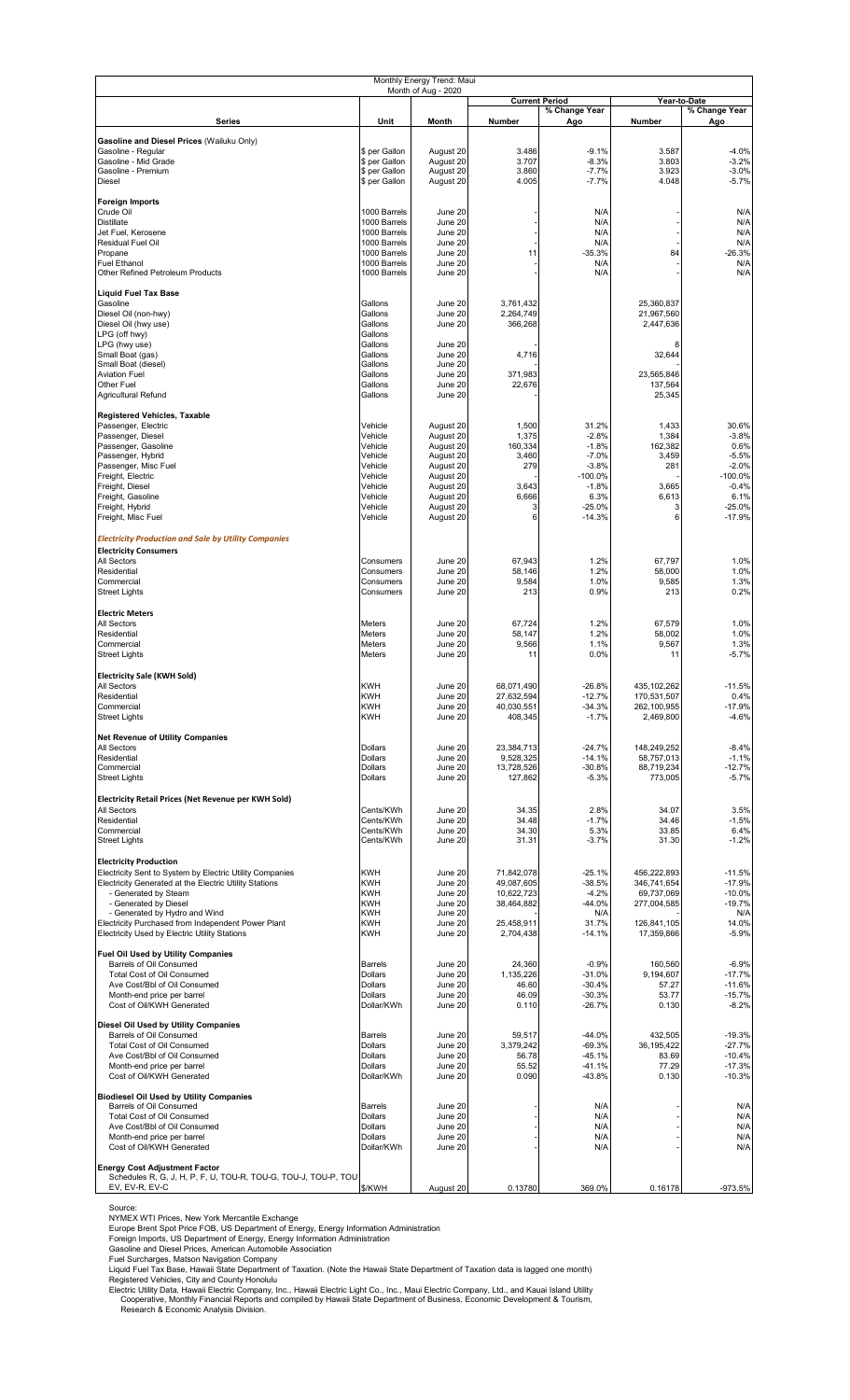| Monthly Energy Trend: Lanai                                                                        |                        |                     |                |                       |                |                    |
|----------------------------------------------------------------------------------------------------|------------------------|---------------------|----------------|-----------------------|----------------|--------------------|
|                                                                                                    |                        | Month of Aug - 2020 |                | <b>Current Period</b> |                | Year-to-Date       |
|                                                                                                    |                        |                     |                | % Change Year         |                | % Change Year      |
| Series                                                                                             | Unit                   | Month               | <b>Number</b>  | Ago                   | Number         | Ago                |
|                                                                                                    |                        |                     |                |                       |                |                    |
| <b>Electricity Production and Sale by Utility Companies</b>                                        |                        |                     |                |                       |                |                    |
| <b>Electricity Consumers</b>                                                                       |                        |                     |                |                       |                |                    |
| All Sectors                                                                                        | Consumers              | June 20             | 1,747          | 0.2%                  | 1,744          | $-0.1%$            |
| Residential                                                                                        | Consumers              | June 20             | 1,492          | 0.2%                  | 1,489          | $-0.1%$            |
| Commercial                                                                                         | Consumers              | June 20             | 251            | 0.0%                  | 251            | 0.4%               |
| <b>Street Lights</b>                                                                               | Consumers              | June 20             | 4              | 0.0%                  | 4              | 0.0%               |
|                                                                                                    |                        |                     |                |                       |                |                    |
| <b>Electric Meters</b>                                                                             |                        |                     |                |                       |                |                    |
| All Sectors                                                                                        | Meters                 | June 20             | 1,750          | 0.2%                  | 1,747          | $-0.1%$            |
| Residential<br>Commercial                                                                          | <b>Meters</b>          | June 20             | 1,492<br>257   | 0.2%<br>0.0%          | 1,489<br>257   | $-0.1%$<br>0.4%    |
|                                                                                                    | Meters                 | June 20             |                |                       |                |                    |
| <b>Street Lights</b>                                                                               | Meters                 | June 20             |                | 0.0%                  | 1              | 0.0%               |
| <b>Electricity Sale (KWH Sold)</b>                                                                 |                        |                     |                |                       |                |                    |
| All Sectors                                                                                        | <b>KWH</b>             | June 20             | 2,465,516      | $-9.2%$               | 15,328,271     | 1.6%               |
| Residential                                                                                        | <b>KWH</b>             | June 20             | 701,952        | 13.3%                 | 4,086,239      | 2.7%               |
| Commercial                                                                                         | <b>KWH</b>             | June 20             | 1,753,091      | $-15.9%$              | 11,178,792     | 1.2%               |
| <b>Street Lights</b>                                                                               | <b>KWH</b>             | June 20             | 10,473         | 0.2%                  | 63,240         | 0.9%               |
| <b>Net Revenue of Utility Companies</b>                                                            |                        |                     |                |                       |                |                    |
| All Sectors                                                                                        | Dollars                | June 20             | 820,103        | $-32.1%$              | 6,044,884      | $-3.7%$            |
| Residential                                                                                        | Dollars                | June 20             | 227,997        | $-26.0%$              | 1,574,877      | $-6.4%$            |
| Commercial                                                                                         | <b>Dollars</b>         | June 20             | 588,781        | $-34.2%$              | 4.445.902      | $-2.6%$            |
| <b>Street Lights</b>                                                                               | Dollars                | June 20             | 3,325          | $-24.3%$              | 24,105         | $-4.8%$            |
|                                                                                                    |                        |                     |                |                       |                |                    |
| Electricity Retail Prices (Net Revenue per KWH Sold)                                               |                        |                     |                |                       |                |                    |
| All Sectors                                                                                        | Cents/KWh              | June 20             | 33.26          | $-25.3%$              | 39.44          | $-5.2%$            |
| Residential                                                                                        | Cents/KWh              | June 20             | 32.48          | $-34.7%$              | 38.54          | $-8.9%$            |
| Commercial<br><b>Street Lights</b>                                                                 | Cents/KWh<br>Cents/KWh | June 20<br>June 20  | 33.59<br>31.75 | $-21.8%$<br>$-24.5%$  | 39.77<br>38.12 | $-3.8%$<br>$-5.6%$ |
|                                                                                                    |                        |                     |                |                       |                |                    |
| <b>Electricity Production</b>                                                                      |                        |                     |                |                       |                |                    |
| Electricity Sent to System by Electric Utility Companies                                           | <b>KWH</b>             | June 20             | 2,560,122      | $-7.6%$               | 16,074,229     | 4.4%               |
| Electricity Generated at the Electric Utility Stations                                             | <b>KWH</b>             | June 20             | 2,541,140      | $-6.4%$               | 15,946,600     | 6.0%               |
| - Generated by Steam                                                                               | <b>KWH</b>             | June 20             |                | N/A                   |                | N/A                |
| - Generated by Diesel                                                                              | <b>KWH</b>             | June 20             | 2,541,140      | $-6.4%$               | 15,946,600     | 6.0%               |
| - Generated by Hydro and Wind                                                                      | <b>KWH</b>             | June 20             |                | N/A                   |                | N/A                |
| Electricity Purchased from Independent Power Plant                                                 | <b>KWH</b>             | June 20             | 96,627         | $-10.3%$              | 595,035        | $-24.5%$           |
| Electricity Used by Electric Utility Stations                                                      | <b>KWH</b>             | June 20             | 77,645         | 45.7%                 | 467,406        | 10.5%              |
| <b>Fuel Oil Used by Utility Companies</b>                                                          |                        |                     |                |                       |                |                    |
| Barrels of Oil Consumed                                                                            | <b>Barrels</b>         | June 20             |                | N/A                   |                | N/A                |
| <b>Total Cost of Oil Consumed</b>                                                                  | Dollars                | June 20             | 0              | N/A                   | N/A            | N/A                |
| Ave Cost/Bbl of Oil Consumed                                                                       | Dollars                | June 20             | 0              | N/A                   | N/A            | N/A                |
| Month-end price per barrel                                                                         | Dollars                | June 20             | 0              | N/A                   | N/A            | N/A                |
| Cost of Oil/KWH Generated                                                                          | Dollar/KWh             | June 20             | 0              | N/A                   | N/A            | N/A                |
| Diesel Oil Used by Utility Companies                                                               |                        |                     |                |                       |                |                    |
| Barrels of Oil Consumed                                                                            | <b>Barrels</b>         | June 20             | 4,334          | $-14.7%$              | 27,189         | 1.6%               |
| <b>Total Cost of Oil Consumed</b>                                                                  | Dollars                | June 20             | 319,608        | $-51.4%$              | 2,832,060      | $-9.6%$            |
| Ave Cost/Bbl of Oil Consumed                                                                       | Dollars                | June 20             | 13.14          | -43.0%                | 104.16         | $-11.0%$           |
| Month-end price per barrel                                                                         | <b>Dollars</b>         | June 20             | 79.32          | $-34.8%$              | 98.83          | $-16.5%$           |
| Cost of Oil/KWH Generated                                                                          | Dollar/KWh             | June 20             | 0.130          | $-45.8%$              | 0.177          | $-15.2%$           |
|                                                                                                    |                        |                     |                |                       |                |                    |
| <b>Biodiesel Oil Used by Utility Companies</b><br>Barrels of Oil Consumed                          | <b>Barrels</b>         | June 20             | ÷,             | N/A                   |                | N/A                |
| <b>Total Cost of Oil Consumed</b>                                                                  | <b>Dollars</b>         | June 20             | 0              | N/A                   | N/A            | N/A                |
| Ave Cost/Bbl of Oil Consumed                                                                       | <b>Dollars</b>         | June 20             | 0              | N/A                   | N/A            | N/A                |
| Month-end price per barrel                                                                         | <b>Dollars</b>         | June 20             | 0              | N/A                   | N/A            | N/A                |
| Cost of Oil/KWH Generated                                                                          | Dollar/KWh             | June 20             | 0              | N/A                   | N/A            | N/A                |
|                                                                                                    |                        |                     |                |                       |                |                    |
| <b>Energy Cost Adjustment Factor</b><br>Schedules R, G, J, H, P, F, U, TOU-R, TOU-G, TOU-J, TOU-P, |                        |                     |                |                       |                |                    |
| TOU EV, EV-R, EV-C                                                                                 | \$/KWH                 | August 20           | 0.17755        | 449.4%                | 0.20141        | $-721.4%$          |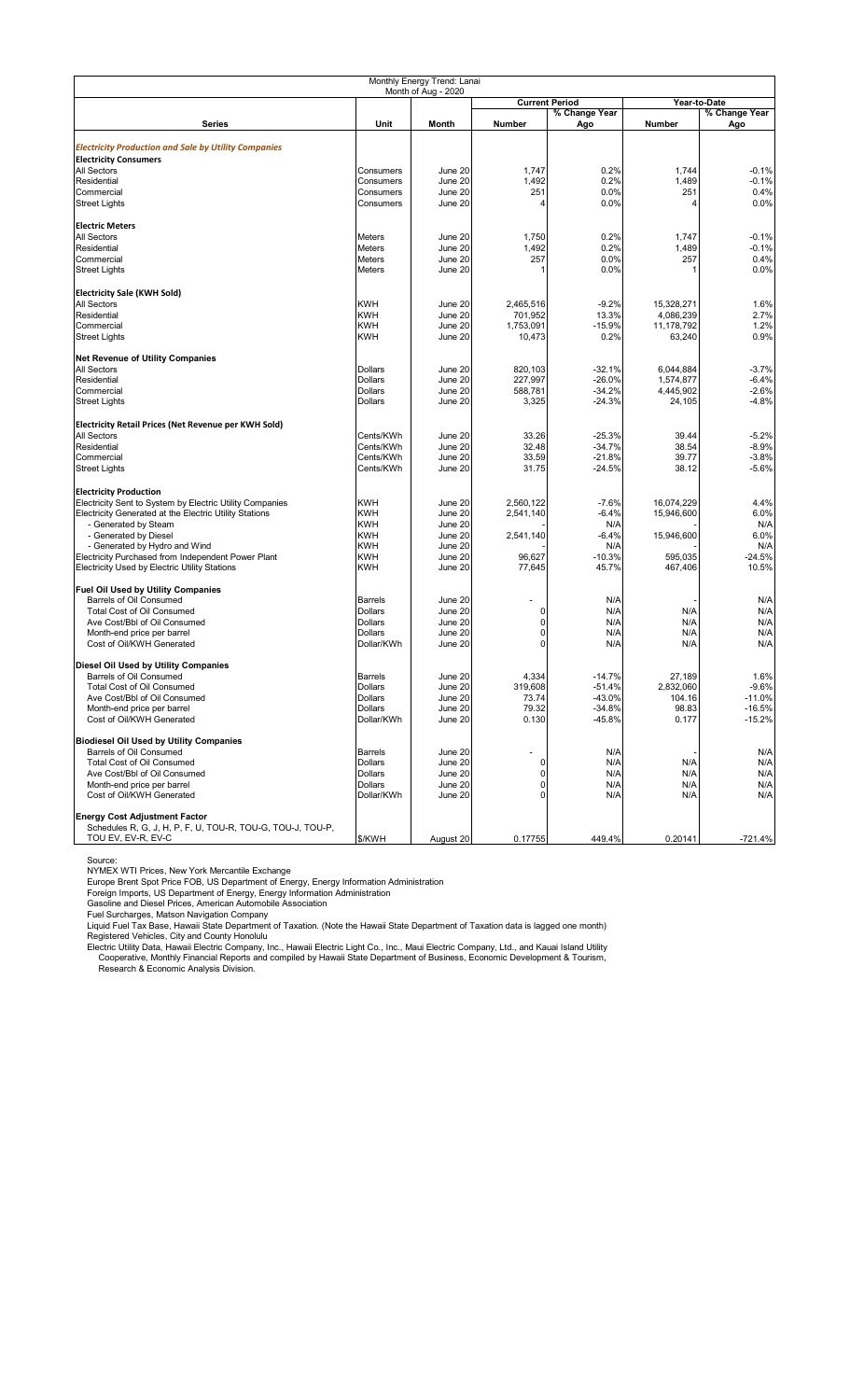| Monthly Energy Trend: Molokai                               |                        |                     |                |                       |                |                 |
|-------------------------------------------------------------|------------------------|---------------------|----------------|-----------------------|----------------|-----------------|
|                                                             |                        | Month of Aug - 2020 |                | <b>Current Period</b> |                | Year-to-Date    |
|                                                             |                        |                     |                | % Change Year         |                | % Change Year   |
| Series                                                      | Unit                   | Month               | <b>Number</b>  | Ago                   | Number         | Ago             |
|                                                             |                        |                     |                |                       |                |                 |
| <b>Electricity Production and Sale by Utility Companies</b> |                        |                     |                |                       |                |                 |
| <b>Electricity Consumers</b>                                |                        |                     |                |                       |                |                 |
| All Sectors                                                 | Consumers              | June 20             | 3,249          | $-0.3%$               | 3,248          | 0.0%            |
| Residential                                                 | Consumers              | June 20             | 2,705          | $-0.4%$               | 2,705          | $-0.2%$         |
| Commercial<br><b>Street Lights</b>                          | Consumers<br>Consumers | June 20<br>June 20  | 535<br>9       | 0.2%<br>0.0%          | 535<br>9       | 0.8%<br>0.0%    |
|                                                             |                        |                     |                |                       |                |                 |
| <b>Electric Meters</b><br>All Sectors                       | <b>Meters</b>          |                     |                | $-0.3%$               |                |                 |
| Residential                                                 | Meters                 | June 20<br>June 20  | 3,235<br>2,705 | $-0.4%$               | 3,235<br>2,705 | 0.0%<br>$-0.2%$ |
|                                                             |                        |                     | 530            | 0.2%                  | 530            | 0.8%            |
| Commercial                                                  | Meters                 | June 20             |                |                       |                |                 |
| <b>Street Lights</b>                                        | <b>Meters</b>          | June 20             |                | N/A                   |                | N/A             |
| <b>Electricity Sale (KWH Sold)</b>                          |                        |                     |                |                       |                |                 |
| All Sectors                                                 | <b>KWH</b>             | June 20             | 2,417,037      | $-4.3%$               | 13,813,326     | $-0.4%$         |
| Residential                                                 | <b>KWH</b>             | June 20             | 886,743        | 1.5%                  | 5,376,356      | 8.5%            |
| Commercial                                                  | <b>KWH</b>             | June 20             | 1,482,583      | $-7.8%$               | 8,158,014      | $-5.6%$         |
| <b>Street Lights</b>                                        | <b>KWH</b>             | June 20             | 47,711         | 6.9%                  | 278,956        | $-0.5%$         |
| <b>Net Revenue of Utility Companies</b>                     |                        |                     |                |                       |                |                 |
| All Sectors                                                 | <b>Dollars</b>         | June 20             | 764,816        | $-27.2%$              | 5,302,920      | $-5.8%$         |
| Residential                                                 | Dollars                | June 20             | 295,103        | $-21.4%$              | 2,102,721      | 1.5%            |
| Commercial                                                  | Dollars                | June 20             | 455,444        | $-30.7%$              | 3,097,639      | $-10.2%$        |
| <b>Street Lights</b>                                        | Dollars                | June 20             | 14,269         | $-20.7%$              | 102,560        | $-5.0%$         |
| Electricity Retail Prices (Net Revenue per KWH Sold)        |                        |                     |                |                       |                |                 |
| All Sectors                                                 | Cents/KWh              | June 20             | 31.64          | $-23.9%$              | 38.39          | $-5.4%$         |
| Residential                                                 | Cents/KWh              | June 20             | 33.28          | $-22.6%$              | 39.11          | $-6.4%$         |
| Commercial                                                  | Cents/KWh              | June 20             | 30.72          | $-24.9%$              | 37.97          | $-4.9%$         |
| <b>Street Lights</b>                                        | Cents/KWh              | June 20             | 29.91          | $-25.9%$              | 36.77          | $-4.5%$         |
| <b>Electricity Production</b>                               |                        |                     |                |                       |                |                 |
| Electricity Sent to System by Electric Utility Companies    | <b>KWH</b>             | June 20             | 2,638,629      | $-2.7%$               | 15,129,453     | $-0.5%$         |
| Electricity Generated at the Electric Utility Stations      | <b>KWH</b>             | June 20             | 2,744,200      | $-2.9%$               | 15,747,740     | $-0.6%$         |
| - Generated by Steam                                        | <b>KWH</b>             | June 20             |                | N/A                   |                | N/A             |
| - Generated by Diesel                                       | <b>KWH</b>             | June 20             | 2,744,200      | $-2.9%$               | 15,747,740     | $-0.6%$         |
| - Generated by Hydro and Wind                               | <b>KWH</b>             | June 20             |                | N/A                   |                | N/A             |
| Electricity Purchased from Independent Power Plant          | <b>KWH</b>             | June 20             | 469            | $-0.2%$               | 2,748          | $-5.0%$         |
| Electricity Used by Electric Utility Stations               | <b>KWH</b>             | June 20             | 106,040        | $-5.8%$               | 621,035        | $-4.2%$         |
| <b>Fuel Oil Used by Utility Companies</b>                   |                        |                     |                |                       |                |                 |
| Barrels of Oil Consumed                                     | <b>Barrels</b>         | June 20             | ٠              | N/A                   |                | N/A             |
| <b>Total Cost of Oil Consumed</b>                           | <b>Dollars</b>         | June 20             | 0              | N/A                   | N/A            | N/A             |
| Ave Cost/Bbl of Oil Consumed                                | Dollars                | June 20             | 0              | N/A                   | N/A            | N/A             |
| Month-end price per barrel                                  | Dollars                | June 20             | 0              | N/A                   | N/A            | N/A             |
| Cost of Oil/KWH Generated                                   | Dollar/KWh             | June 20             | 0              | N/A                   | N/A            | N/A             |
| Diesel Oil Used by Utility Companies                        |                        |                     |                |                       |                |                 |
| Barrels of Oil Consumed                                     | <b>Barrels</b>         | June 20             | 4,671          | $-4.6%$               | 26,393         | $-1.3%$         |
| <b>Total Cost of Oil Consumed</b>                           | Dollars                | June 20             | 277,173        | -46.6%                | 2,320,691      | $-14.4%$        |
| Ave Cost/Bbl of Oil Consumed                                | Dollars                | June 20             | 59.34          | -44.0%                | 87.93          | $-13.2%$        |
| Month-end price per barrel                                  | Dollars                | June 20             | 48.03          | $-50.8%$              | 84.30          | $-15.3%$        |
| Cost of Oil/KWH Generated                                   | Dollar/KWh             | June 20             | 0.100          | $-44.4%$              | 0.148          | $-12.7%$        |
| <b>Biodiesel Oil Used by Utility Companies</b>              |                        |                     |                |                       |                |                 |
| Barrels of Oil Consumed                                     | <b>Barrels</b>         | June 20             | ÷,             | N/A                   |                | N/A             |
| <b>Total Cost of Oil Consumed</b>                           | <b>Dollars</b>         | June 20             | 0              | N/A                   | N/A            | N/A             |
| Ave Cost/Bbl of Oil Consumed                                | Dollars                | June 20             | 0              | N/A                   | N/A            | N/A             |
| Month-end price per barrel                                  | <b>Dollars</b>         | June 20             | 0              | N/A                   | N/A            | N/A             |
| Cost of Oil/KWH Generated                                   | Dollar/KWh             | June 20             | 0              | N/A                   | N/A            | N/A             |
| <b>Energy Cost Adjustment Factor</b>                        |                        |                     |                |                       |                |                 |
| Schedules R, G, J, H, P, F, TOU-R, TOU-G, TOU-J, TOU-P, TOU |                        |                     |                |                       |                |                 |
| EV. EV-R. EV-C                                              | \$/KWH                 | August 20           | 0.12013        | 431.8%                | 0.16843        | $-1072.0%$      |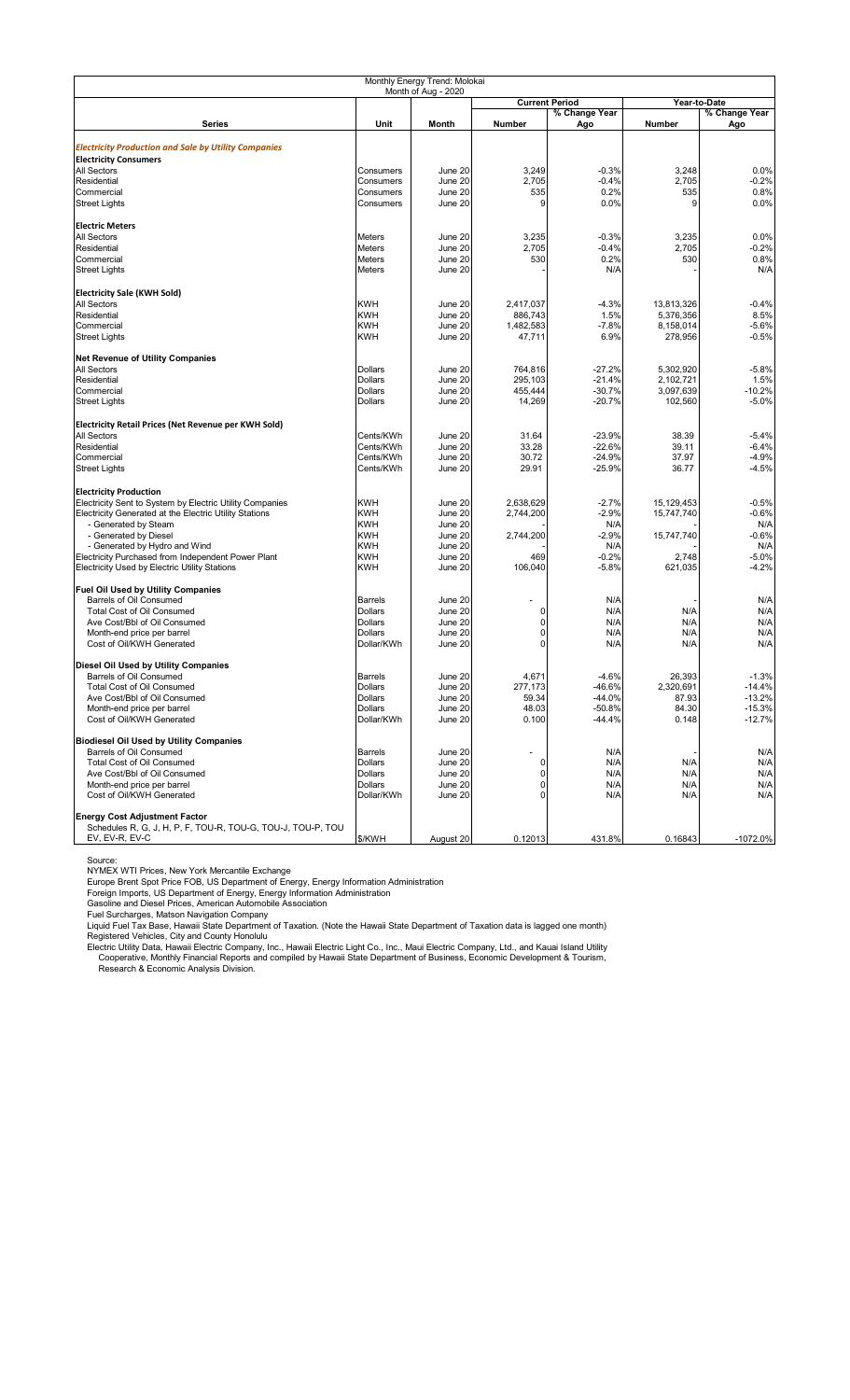| Monthly Energy Trend: Hawaii<br>Month of Aug - 2020                                                 |                                |                        |                          |                                        |                            |                               |  |
|-----------------------------------------------------------------------------------------------------|--------------------------------|------------------------|--------------------------|----------------------------------------|----------------------------|-------------------------------|--|
|                                                                                                     |                                |                        |                          | <b>Current Period</b><br>% Change Year |                            | Year-to-Date<br>% Change Year |  |
| <b>Series</b>                                                                                       | Unit                           | Month                  | <b>Number</b>            | Ago                                    | Number                     | Ago                           |  |
| <b>Gasoline and Diesel Prices (Hilo only)</b>                                                       |                                |                        |                          |                                        |                            |                               |  |
| Gasoline - Regular<br>Gasoline - Mid Grade                                                          | \$ per Gallon<br>\$ per Gallon | August 20<br>August 20 | 3.477<br>3.677           | $-7.9%$<br>$-7.4%$                     | 3.555<br>3.746             | $-1.2%$<br>$-0.5%$            |  |
| Gasoline - Premium                                                                                  | \$ per Gallon                  | August 20              | 3.956                    | $-5.3%$                                | 4.016                      | 1.4%                          |  |
| Diesel                                                                                              | \$ per Gallon                  | August 20              | 4.078                    | $-6.2%$                                | 4.148                      | $-3.7%$                       |  |
| Foreign Imports<br>Crude Oil                                                                        | 1000 Barrels                   | June 20                |                          | N/A                                    |                            | N/A                           |  |
| <b>Distillate</b>                                                                                   | 1000 Barrels                   | June 20                |                          | N/A                                    |                            | N/A                           |  |
| Jet Fuel, Kerosene<br>Residual Fuel Oil                                                             | 1000 Barrels<br>1000 Barrels   | June 20<br>June 20     |                          | N/A<br>N/A                             |                            | N/A<br>N/A                    |  |
| Propane<br><b>Fuel Ethanol</b>                                                                      | 1000 Barrels<br>1000 Barrels   | June 20<br>June 20     | 25                       | 56.3%<br>N/A                           | 123                        | $-5.4%$<br>N/A                |  |
| Other Refined Petroleum Products                                                                    | 1000 Barrels                   | June 20                |                          | N/A                                    |                            | N/A                           |  |
| <b>Liquid Fuel Tax Base</b>                                                                         |                                |                        |                          |                                        |                            |                               |  |
| Gasoline<br>Diesel Oil (non-hwy)                                                                    | Gallons<br>Gallons             | June 20<br>June 20     | 5,301,664<br>3,007,573   |                                        | 34,557,183<br>17,293,250   |                               |  |
| Diesel Oil (hwy use)                                                                                | Gallons                        | June 20                | 852,449                  |                                        | 5,252,395                  |                               |  |
| LPG (off hwy)<br>LPG (hwy use)                                                                      | Gallons<br>Gallons             | June 20                | 51                       |                                        | 1,070                      |                               |  |
| Small Boat (gas)<br>Small Boat (diesel)                                                             | Gallons<br>Gallons             | June 20<br>June 20     | 20,660                   |                                        | 146,579                    |                               |  |
| <b>Aviation Fuel</b>                                                                                | Gallons                        | June 20                | 964,400                  |                                        | 14,117,580                 |                               |  |
| Other Fuel<br>Agricultural Refund                                                                   | Gallons<br>Gallons             | June 20<br>June 20     | 1,023,852                |                                        | 6,871,610<br>43,136        |                               |  |
| <b>Registered Vehicles, Taxable</b>                                                                 |                                |                        |                          |                                        |                            |                               |  |
| Passenger, Electric                                                                                 | Vehicle                        | August 20              | 829                      | 47.8%                                  | 773                        | 51.2%                         |  |
| Passenger, Diesel<br>Passenger, Gasoline                                                            | Vehicle<br>Vehicle             | August 20<br>August 20 | 2,833<br>181,032         | $-2.5%$<br>$-0.3%$                     | 2,865<br>181,959           | $-2.0%$<br>1.1%               |  |
| Passenger, Hybrid<br>Passenger, Misc Fuel                                                           | Vehicle<br>Vehicle             | August 20<br>August 20 | 2,979<br>171             | $-7.1%$<br>$-55.4%$                    | 2,996<br>174               | $-7.1%$<br>$-54.7%$           |  |
| Freight, Electric                                                                                   | Vehicle                        | August 20              |                          | N/A                                    |                            | N/A                           |  |
| Freight, Diesel<br>Freight, Gasoline                                                                | Vehicle<br>Vehicle             | August 20<br>August 20 | 6,892<br>7,184           | 0.5%<br>$-0.5%$                        | 6,893<br>7,249             | 1.0%<br>1.5%                  |  |
| Freight, Hybrid                                                                                     | Vehicle                        | August 20              | 3                        | 0.0%                                   | 3                          | 33.3%                         |  |
| Freight, Misc Fuel                                                                                  | Vehicle                        | August 20              | 4                        | $-20.0%$                               | 4                          | $-15.0%$                      |  |
| <b>Electricity Production and Sale by Utility Companies</b><br><b>Electricity Consumers</b>         |                                |                        |                          |                                        |                            |                               |  |
| All Sectors                                                                                         | Consumers                      | June 20                | 87,007                   | 0.9%                                   | 86,847                     | 0.9%                          |  |
| Residential<br>Commercial                                                                           | Consumers<br>Consumers         | June 20<br>June 20     | 75,590<br>11,251         | 1.1%<br>$-0.1%$                        | 75,427<br>11,255           | 1.1%<br>$-0.3%$               |  |
| <b>Street Lights</b>                                                                                | Consumers                      | June 20                | 166                      | 1.2%                                   | 165                        | 1.0%                          |  |
| <b>Electric Meters</b>                                                                              |                                |                        |                          |                                        |                            |                               |  |
| All Sectors<br>Residential                                                                          | Meters<br>Meters               | June 20<br>June 20     | 86,636<br>75,590         | 0.9%<br>1.1%                           | 86,493<br>75,428           | 0.9%<br>1.1%                  |  |
| Commercial                                                                                          | Meters                         | June 20                | 11,008                   | $-0.1%$                                | 11,028                     | $-0.2%$                       |  |
| <b>Street Lights</b>                                                                                | Meters                         | June 20                | 38                       | $-5.0%$                                | 38                         | $-5.0%$                       |  |
| <b>Electricity Sale (KWH Sold)</b>                                                                  |                                |                        | 76,267,730               |                                        |                            |                               |  |
| All Sectors<br>Residential                                                                          | <b>KWH</b><br>KWH              | June 20<br>June 20     | 31,470,794               | $-12.3%$<br>$-4.8%$                    | 476,215,556<br>199,145,511 | $-4.4%$<br>3.1%               |  |
| Commercial<br><b>Street Lights</b>                                                                  | <b>KWH</b><br><b>KWH</b>       | June 20<br>June 20     | 44,596,895<br>200,041    | $-17.0%$<br>8.0%                       | 275,882,388<br>1.187.657   | $-9.2%$<br>$-3.9%$            |  |
| <b>Net Revenue of Utility Companies</b>                                                             |                                |                        |                          |                                        |                            |                               |  |
| All Sectors                                                                                         | Dollars                        | June 20                | 25,384,065               | $-13.9%$                               | 165, 166, 097              | $-1.5%$                       |  |
| Residential<br>Commercial                                                                           | Dollars<br>Dollars             | June 20<br>June 20     | 10,948,074<br>14,365,906 | $-9.8%$<br>$-16.9%$                    | 72,010,734<br>92,721,326   | $-0.5%$<br>$-2.2%$            |  |
| <b>Street Lights</b>                                                                                | Dollars                        | June 20                | 70,085                   | 2.7%                                   | 434,037                    | $-5.0%$                       |  |
| Electricity Retail Prices (Net Revenue per KWH Sold)                                                |                                |                        |                          |                                        |                            |                               |  |
| All Sectors<br>Residential                                                                          | Cents/KWh<br>Cents/KWh         | June 20<br>June 20     | 33.28<br>34.79           | $-1.9%$<br>$-5.2%$                     | 34.68<br>36.16             | 3.1%<br>$-3.5%$               |  |
| Commercial                                                                                          | Cents/KWh                      | June 20                | 32.21                    | 0.1%                                   | 33.61                      | 7.7%                          |  |
| <b>Street Lights</b>                                                                                | Cents/KWh                      | June 20                | 35.04                    | $-4.9%$                                | 36.55                      | $-1.2%$                       |  |
| <b>Electricity Production</b><br>Electricity Sent to System by Electric Utility Companies           | <b>KWH</b>                     | June 20                | 81,535,905               | $-12.1%$                               | 507,123,045                | $-4.9%$                       |  |
| Electricity Generated at the Electric Utility Stations                                              | <b>KWH</b>                     | June 20                | 51,757,264               | 28.4%                                  | 318,502,870                | 16.2%                         |  |
| - Generated by Steam<br>- Generated by Diesel                                                       | <b>KWH</b><br><b>KWH</b>       | June 20<br>June 20     | 19,700,608<br>31,964,256 | 8.9%<br>49.0%                          | 109,481,914<br>204,280,306 | 7.1%<br>22.6%                 |  |
| - Generated by Hydro and Wind                                                                       | <b>KWH</b>                     | June 20                | 92,400                   | $-88.1%$                               | 4,740,650                  | $-9.5%$                       |  |
| Electricity Purchased from Independent Power Plant<br>Electricity Used by Electric Utility Stations | <b>KWH</b><br><b>KWH</b>       | June 20<br>June 20     | 32,212,312<br>2,433,671  | $-41.2%$<br>7.8%                       | 203,407,459<br>14,787,284  | $-25.6%$<br>2.8%              |  |
| Fuel Oil Used by Utility Companies                                                                  |                                |                        |                          |                                        |                            |                               |  |
| Barrels of Oil Consumed                                                                             | Barrels                        | June 20                | 39,800                   | 7.7%                                   | 222,324                    | 6.1%                          |  |
| Total Cost of Oil Consumed<br>Ave Cost/Bbl of Oil Consumed                                          | <b>Dollars</b><br>Dollars      | June 20<br>June 20     | 1,861,119<br>46.76       | $-30.9%$<br>$-35.8%$                   | 13,029,682<br>58.61        | $-11.0%$<br>$-16.2%$          |  |
| Month-end price per barrel<br>Cost of Oil/KWH Generated                                             | <b>Dollars</b><br>Dollar/KWh   | June 20<br>June 20     | 46.61<br>0.090           | $-35.6%$<br>$-40.0%$                   | 58.63<br>0.120             | $-16.0%$<br>$-18.2%$          |  |
|                                                                                                     |                                |                        |                          |                                        |                            |                               |  |
| Diesel Oil Used by Utility Companies<br>Barrels of Oil Consumed                                     | <b>Barrels</b>                 | June 20                | 51,307                   | 39.4%                                  | 323,952                    | 17.6%                         |  |
| Total Cost of Oil Consumed<br>Ave Cost/Bbl of Oil Consumed                                          | <b>Dollars</b><br>Dollars      | June 20<br>June 20     | 2,590,123<br>50.48       | $-35.4%$<br>$-53.6%$                   | 25,656,682<br>79.20        | $-1.8%$<br>$-16.5%$           |  |
| Month-end price per barrel                                                                          | <b>Dollars</b>                 | June 20                | 47.63                    | $-55.6%$                               | 76.25                      | $-18.5%$                      |  |
| Cost of Oil/KWH Generated                                                                           | Dollar/KWh                     | June 20                | 0.100                    | $-56.5%$                               | 0.155                      | $-21.2%$                      |  |
| <b>Biodiesel Oil Used by Utility Companies</b><br>Barrels of Oil Consumed                           | Barrels                        | June-20                |                          | N/A                                    |                            | N/A                           |  |
| <b>Total Cost of Oil Consumed</b>                                                                   | <b>Dollars</b>                 | June 20                | 0                        | N/A                                    | 43,983                     | N/A                           |  |
| Ave Cost/Bbl of Oil Consumed<br>Month-end price per barrel                                          | Dollars<br><b>Dollars</b>      | June 20<br>June 20     | 0.00<br>0.00             | N/A<br>N/A                             | 43,983.00<br>43,983.00     | N/A<br>N/A                    |  |
| Cost of Oil/KWH Generated                                                                           | Dollar/KWh                     | June 20                | 0.000                    | N/A                                    | 43,983.000                 | N/A                           |  |
| <b>Energy Cost Adjustment Factor</b>                                                                |                                |                        |                          |                                        |                            |                               |  |
| Schedules R, G, J, H, P, F, U, TOU-R, TOU-G, TOU-J, TOU-P, TOU<br>EV, EV-R, EV-C                    | \$/KWH                         | August 20              | 0.14389                  | $-6.1%$                                | 0.14365                    | -3.8%                         |  |